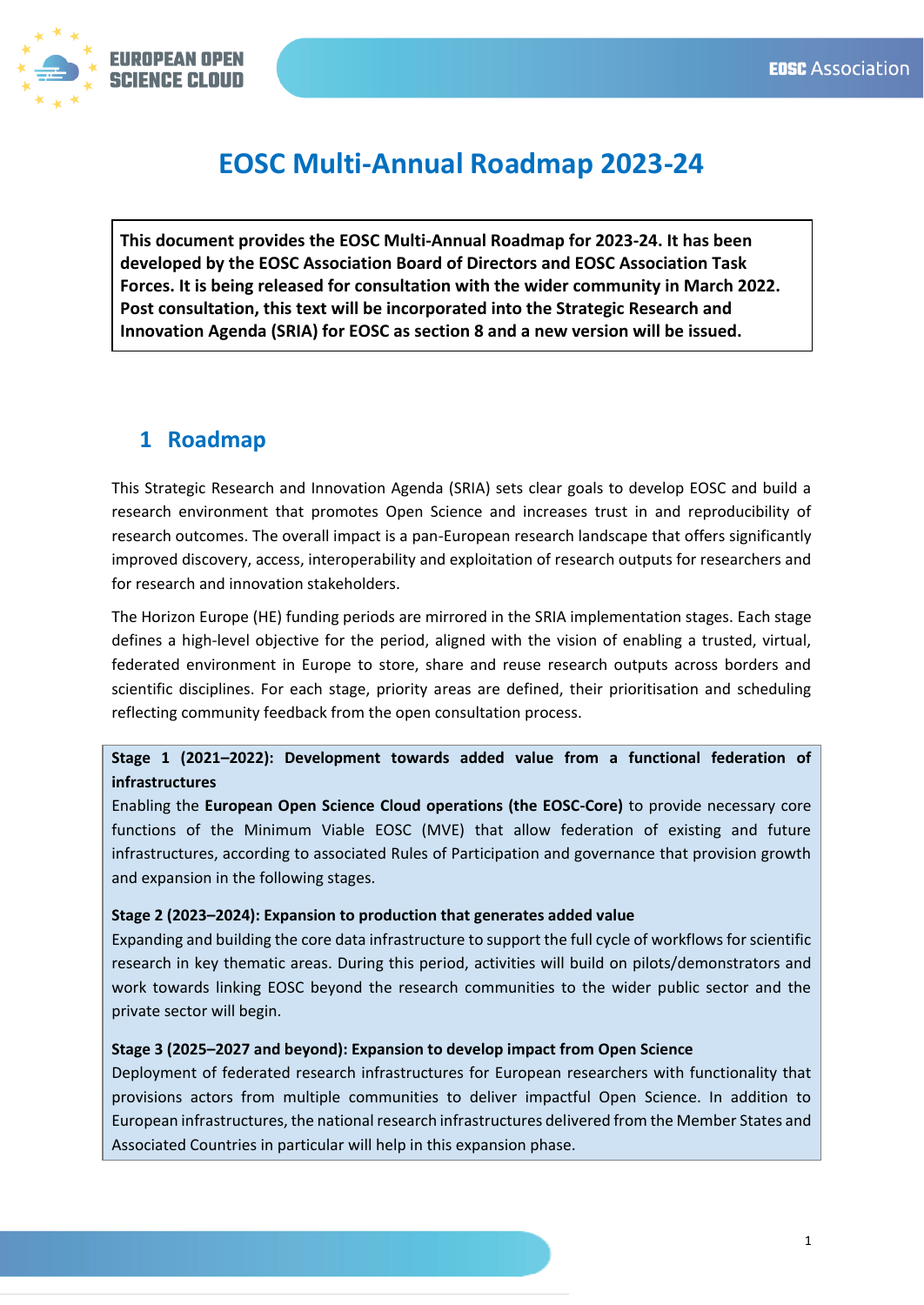

This section proposes a work plan for the 2023-24 period, taking into account the activities delivered in the first stage and those forthcoming under the Horizon Europe INFRAEOSC Work Programme. It has been drafted by the EOSC Association Board of Directors in collaboration with the EOSC Association's Task Forces. The content has also been shaped by a community consultation held in March 2022, which provided inputs on priorities. The roadmap provides a framework of priorities with derived activities and indicators for the second stage of activity. These focus on embedding EOSC by increasing the number of research infrastructures that are federated and growing the range of research outputs and services that are available. Activities also focus on developing skill sets, offering support networks and increasing the adoption of standards so Open Science and FAIR practises are more widely adopted. The EOSC user base should also be widened through collaboration with other Partnerships, data spaces and public sector groups, and key priorities such as developing infrastructure for sensitive data sharing are intended to support the inclusion of data from public authorities.

# *1.1. Results of the MAR open consultation*

*To come post consultation in March*

# *1.2. Minimum Viable EOSC (MVE)*

A functioning EOSC can only emerge from a coordinated effort of H2020, Horizon Europe, national and institutional activities. The overall vision of the SRIA is the summation of activities at all three levels: European, national and institutional. Coordination of these activities is essential and must be well defined. The MVE shall deliver on the core SRIA objectives and provide foundational support for Open Science in Europe.

The number, complexity and interdependency of existing projects illustrates the ongoing challenge of building EOSC and raising the importance of Open Science within the research community to a point where Open Science is the new normal. Horizon Europe will build on the results of existing projects both for core functionality and for thematic activities centred around federated data infrastructures.

As the voice of the community, the EOSC Association plays a pivotal role here. It oversees the implementation of the strategic objectives defined in this SRIA and will take over results from the EOSC projects, where assessments performed by the community and the EOSC-A Board recommend they are fit for purpose. The EOSC Association will stimulate the coordination of activities to progress the MVE towards a functional and performant federated data infrastructure. For this to be effective, the EOSC Future project, which is the flagship infrastructure investment under Horizon 2020, and coming Horizon Europe projects will have to work on convergence together with the EOSC Association. For the coming projects this has to be written into their grant agreements, and the help of the European Commission will be key to achieve the right structure.

The EOSC Future project is tasked with developing an operational EOSC platform, adopting a system of systems approach which federates and connects existing infrastructure rather than creating a new monolithic structure. The project brings together the e-Infrastructures with all five research clusters (ENVRI-FAIR, EOSC Life, PANOSC, SSHOC and ESCAPE) to ensure the integration of data and resources from their communities into the EOSC Platform.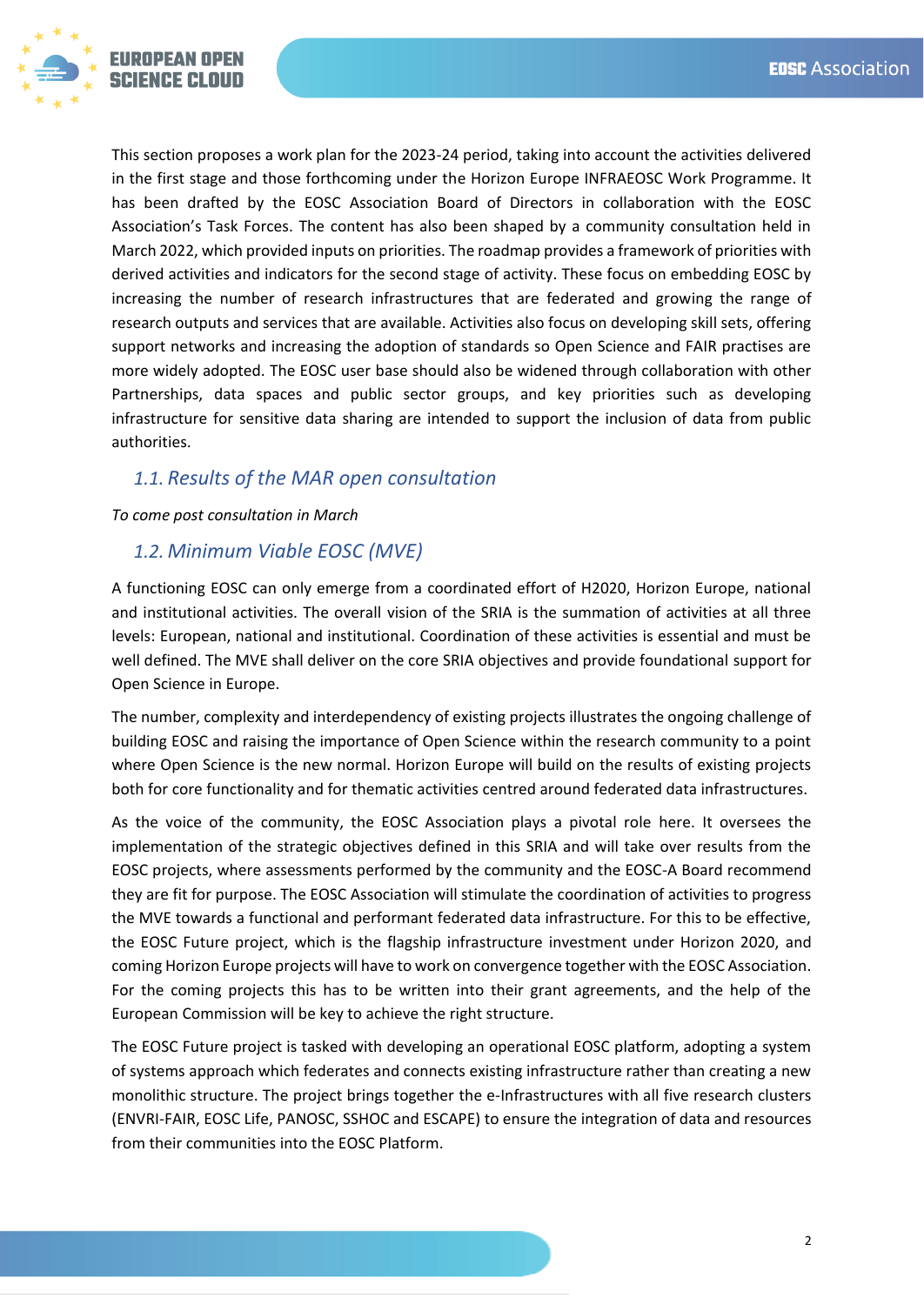

# 1.2.1. Scope and timing of the MVE

The staged approach to the development of EOSC described in the SRIA is presented in Figure 1.1. The approach covers the key required areas and development periods to enable EOSC engagement over a broad community, extending beyond researchers to the private sector. The period of development described in the SRIA covers two periods of European Commission (EC) funding: Horizon 2020 and Horizon Europe. It is expected that EOSC will be delivered through the activities of a large number of engaged stakeholders. Stage 1 describes the activities to be initiated in the first iteration of the MVE in 2021–2022, Stage 2 describes the second iteration in 2023–2024, and Stage 3 the third iteration in 2025–2027.



**Figure 1.1: Scope and timing of the MVE**

The EOSC governance has been well developed during the first stage with the establishment of the EOSC Association and tripartite collaboration with the EC and Member States and Associated Countries through the EOSC Steering Board. The EOSC Association General Assembly now comprises 233 organisations, of which 160 are full Members and 73 are Observers. These members come from a wide range of countries and organisations types, including funders, universities, national facilities, commercial providers and not-for-profit bodies. Such representation enables it to act as the voice of the community. Moreover, a Secretariat of six members of staff has been established, including a Secretary General and Chief Technology Officer. The team will grow to 10 members of staff in 2022. As such, the Association is well placed to stimulate coordination across the funded EOSC implementation projects and represent the stakeholder community when steering developments. Its thirteen Task Forces will play an instrumental role in setting the agenda and coordinating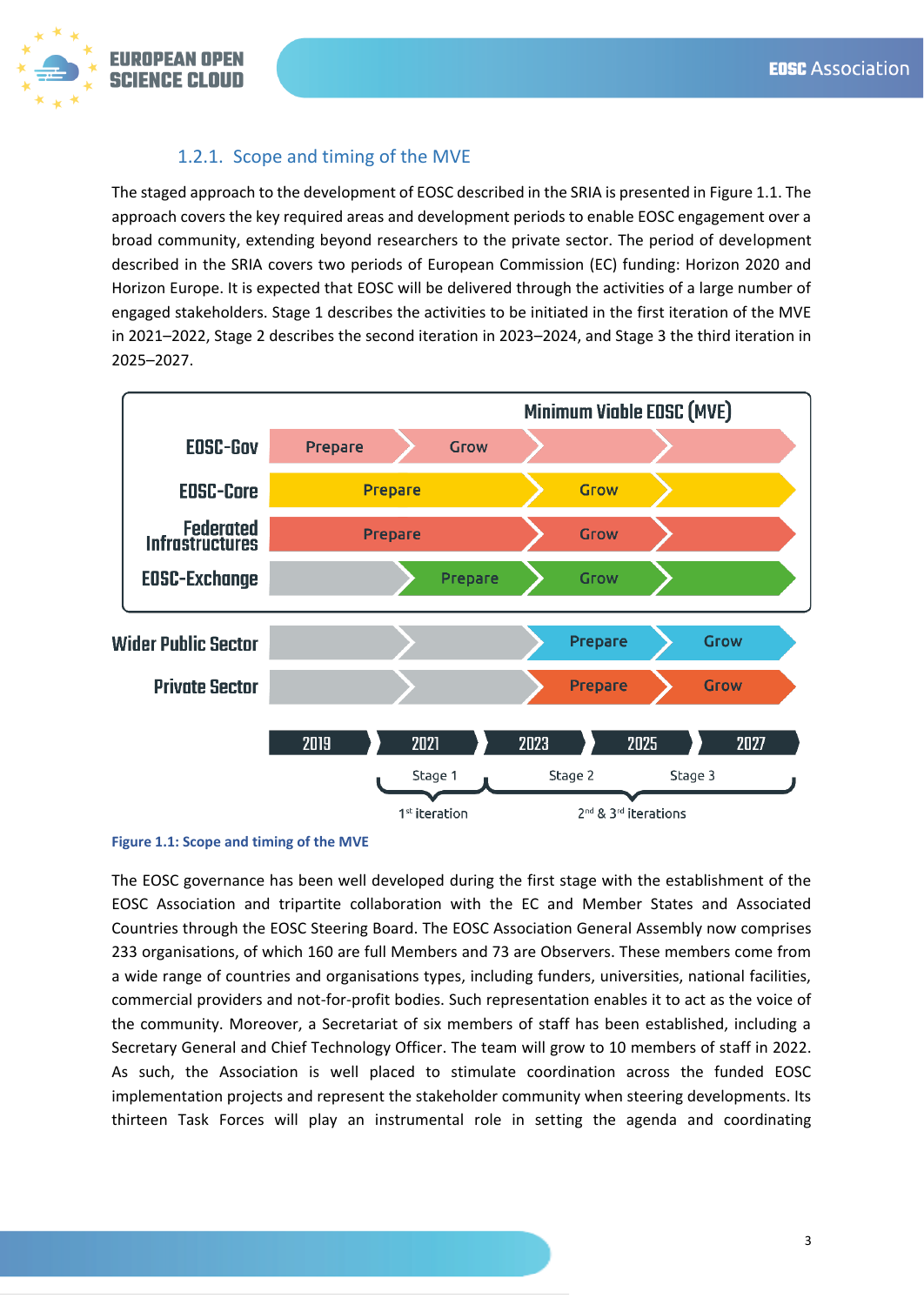

developments in specific areas of implementation.<sup>1</sup> As EOSC continues to evolve, playing an active role in making it operational will require a further increase in Association staffing.

The development of EOSC Core, EOSC Exchange and the federation of Research Infrastructures is also underway through the EOSC Future project. The project has advanced the EOSC Architecture description laid out by previous Executive Board Working Groups and has been developing the building blocks such as Interoperability Framework and associated governance process to allow these procedures to be implemented. Building on previous project outcomes, work has advanced to allow data catalogues to be harvested using the OpenAIRE-PROVIDE guidelines and research graph technology is being used to connect up the existing service and resource catalogues.

Activities in the roadmap for 2023-25 focus on further growth to embed these governance and core EOSC platform structures, as well as to prepare to extend work to the public and private sectors.

# 1.2.2. H2020 and Horizon Europe EOSC projects

The implementation of EOSC is driven by a series of European Commission funded projects related to EOSC. Projects (still) active from the 2021 period are represented in Figure 1.2. Several of these were supported under the Horizon 2020 work programme, with those starting since 2022 being supported under Horizon Europe. The wide range and diversity of projects illuminates the challenge facing the EOSC Association in terms of coordination. Attempting to build a coherent infrastructure via a series of projects is problematic, especially when their accountability and evaluation is based on individual work plans rather than the overarching EOSC strategic agenda. The proposed grant amendments under Horizon Europe to ensure collaboration and coordination with the EOSC Association should hopefully alleviate this position, but realising EOSC will also require a willingness on the part of projects and the EC to be flexible and allow changes to proposed plans to avoid overlapping activities or divergent approaches.

The INFRAEOSC calls are of particular importance since they support the major investment in building the EOSC Platform and fostering the development of FAIR and Open Science practises. Within this programme, a series of grouped projects have been supported to represent the science clusters, regional initiatives and free-at-the-point-of-access services. These groupings and associated projects are listed below for reference. Coordinating projects such as the EOSCsecretariat and EOSC Future have established collaboration agreements with these groups to foster alignment of joint activities:

**INFRAEOSC 04-2018** – Connecting ESFRI infrastructures through Cluster projects

- Photon and Neutron Open Science Cloud (PANOSC)
- ENVironmental Research Infrastructures building Fair services Accessible for society, Innovation and Research (ENVRI-FAIR)
- Social Sciences & Humanities Open Cloud (SSHOC)
- European Science Cluster of Astronomy & Particle physics ESFRI research infrastructures (ESCAPE)
- EOSC-Life

**INFRAEOSC 05b-2018** – Coordination of EOSC-relevant national initiatives across Europe

- Coordination and harmonisation of national initiatives, infrastructures and data services in Central and Western Europe (EOSC Pillar)
- EOSC Nordic

<sup>&</sup>lt;sup>1</sup> EOSC Association Advisory Groups and Task Forces are listed at:<https://eosc.eu/advisory-groups>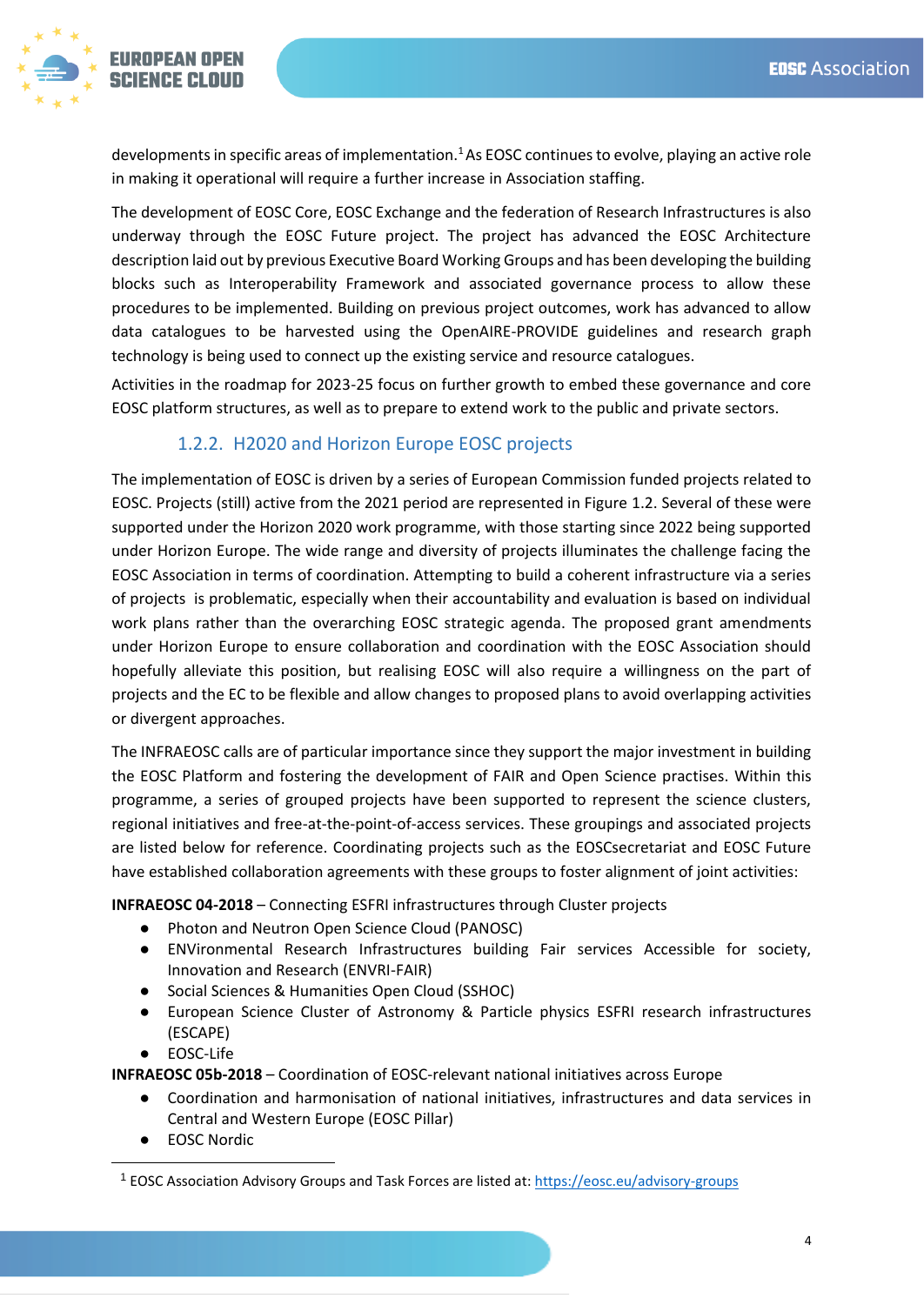

- Expanding Capacities by building Capabilities (EOSC Synergy)
- National Initiatives for Open Science in Europe (NI4OS-EUROPE)
- EOSC Photon and Neutron Data Services (ExPaNDS)

**INFRAEOSC 07-2020** – Increasing the service offer of the EOSC Portal

- Data infrastructure capacity for the European Open Science Cloud (DICE)
- REsearch LIfecycle mAnagemeNt for Earth Science Communities and CopErnicus users in EOSC (RELIANCE)
- EGI Advanced Computing for EOSC (EGI-ACE)
- Copernicus eoSC AnaLytics Engine (C-SCALE)
- OpenAIRE Nexus Scholarly Communication Services for EOSC users (OpenAIRE-Nexus)



**Key**: Orange shades indicate coordination, best practice or technology projects. Blue shades indicate thematic science-based projects. Green shades indicate ESFRI cluster projects.

**Figure 1.2: EOSC projects active since 2021**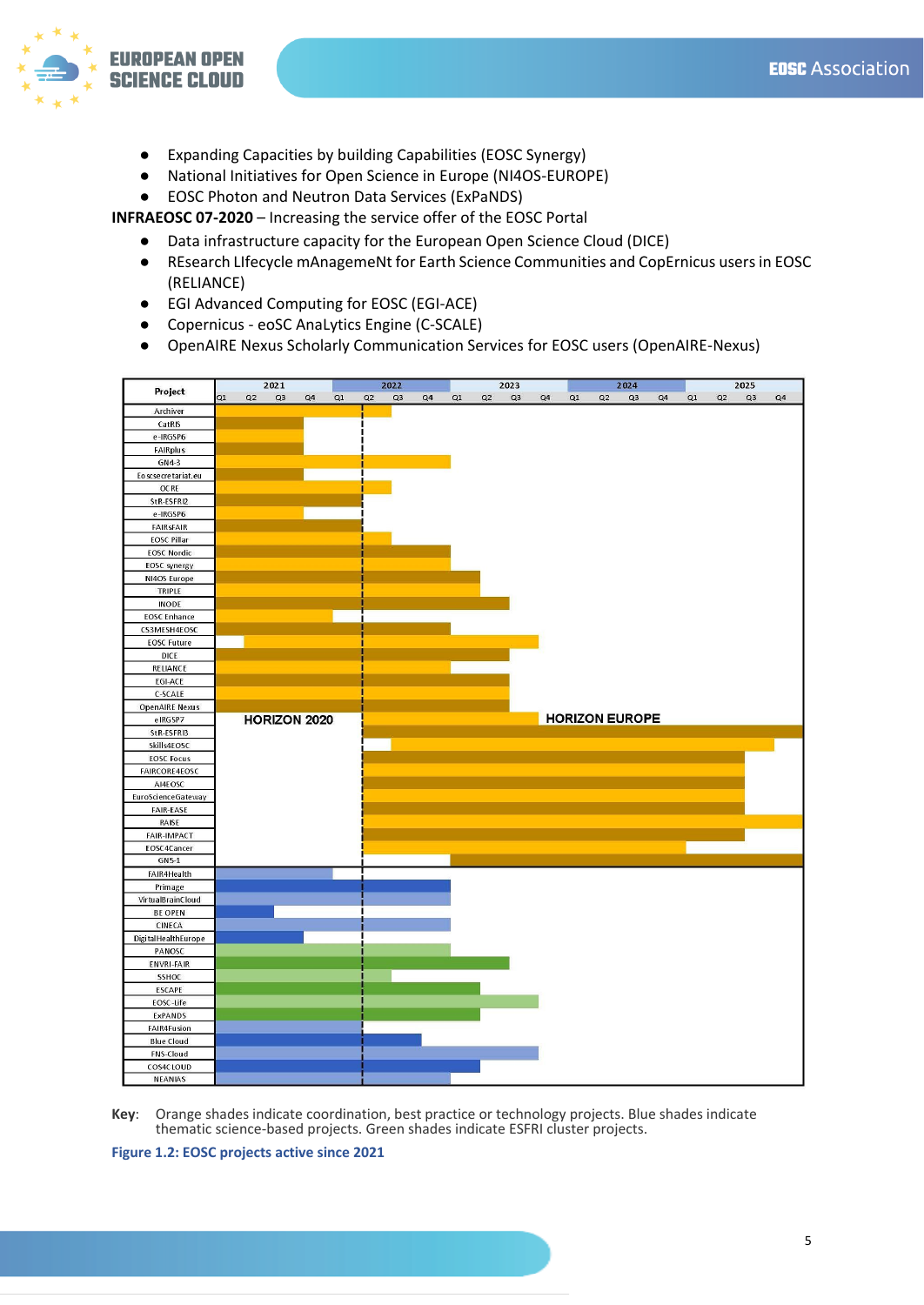

# *1.3.Objectives*

The Co-programmed European Partnership on EOSC, as agreed between the partners, is to be implemented in an open, transparent, efficient and flexible way. The intended cooperative relationship aims to achieve jointly defined objectives based on a long-term common vision and a clear commitment from the partners throughout the duration of the Partnership. More on the EOSC Partnership can be found in section 2.9.1 of the SRIA.

Slight edits have been made to the Specific and Operational Objectives since version 1.0 of the SRIA. These include removing all dates, since only some objectives included timeframes and the delivery is tracked via the KPIs rather than objectives, and removing periphery text to assist in readability. The edits made did not change the meaning or emphasis of any objective. The only significant change made was to add Specific Objective (SO) 10. This relates to a new priority area of work, namely data quality, which was not reflected in the roadmap previously.

The **general objectives** (GOs) of the European Partnership, which are identical to the strategic objectives described in Section 3 of this SRIA, are defined as follows:

**GO1** Ensure that Open Science practises and skills are rewarded and taught, becoming the 'new normal';

**GO2** Enable the definition and adoption of standards, and the development of tools and services, to allow researchers to find, access, reuse and combine results;

**GO3** Establish a sustainable and federated infrastructure enabling open sharing of scientific results.

The **specific objectives**(SOs), which are reflected in the critical success factors identified in Section 7.4 of this SRIA, are the following:

**SO1** Increase in the number of relevant research outputs that are made available as open as possible by researchers performing publicly funded research;

**SO2** Professional data stewards are increasingly available in research-performing organisations in Europe to support Open Science;

**SO3** Development and adoption of incentives for researchers to perform Open Science;

**SO4** Increasing amounts of research outputs from publicly funded research in Europe are FAIR by design;

**SO5** The EOSC Interoperability Framework supports an increasing range and quantity of FAIR digital objects including data, software and other research artefacts;

**SO6** Provide an increased number of services and resources to ensure that European research is discovered and reused within and across disciplines to extract new knowledge;

**SO7** EOSC is operationalised and provides a stable and valuable infrastructure supporting researchers to address societal challenges;

**SO8** Essential additional functionalities for end users from the public and private sectors are implemented in EOSC (these developments are complementary to those of other European data spaces);

**SO9** EOSC increasingly establishes ties with related initiatives from regions around the world and becomes a partner in global cooperation frameworks for Open Science.

**SO10** Common data quality indicators are agreed and implemented to ensure that research outputs within EOSC are ready for FAIR usage.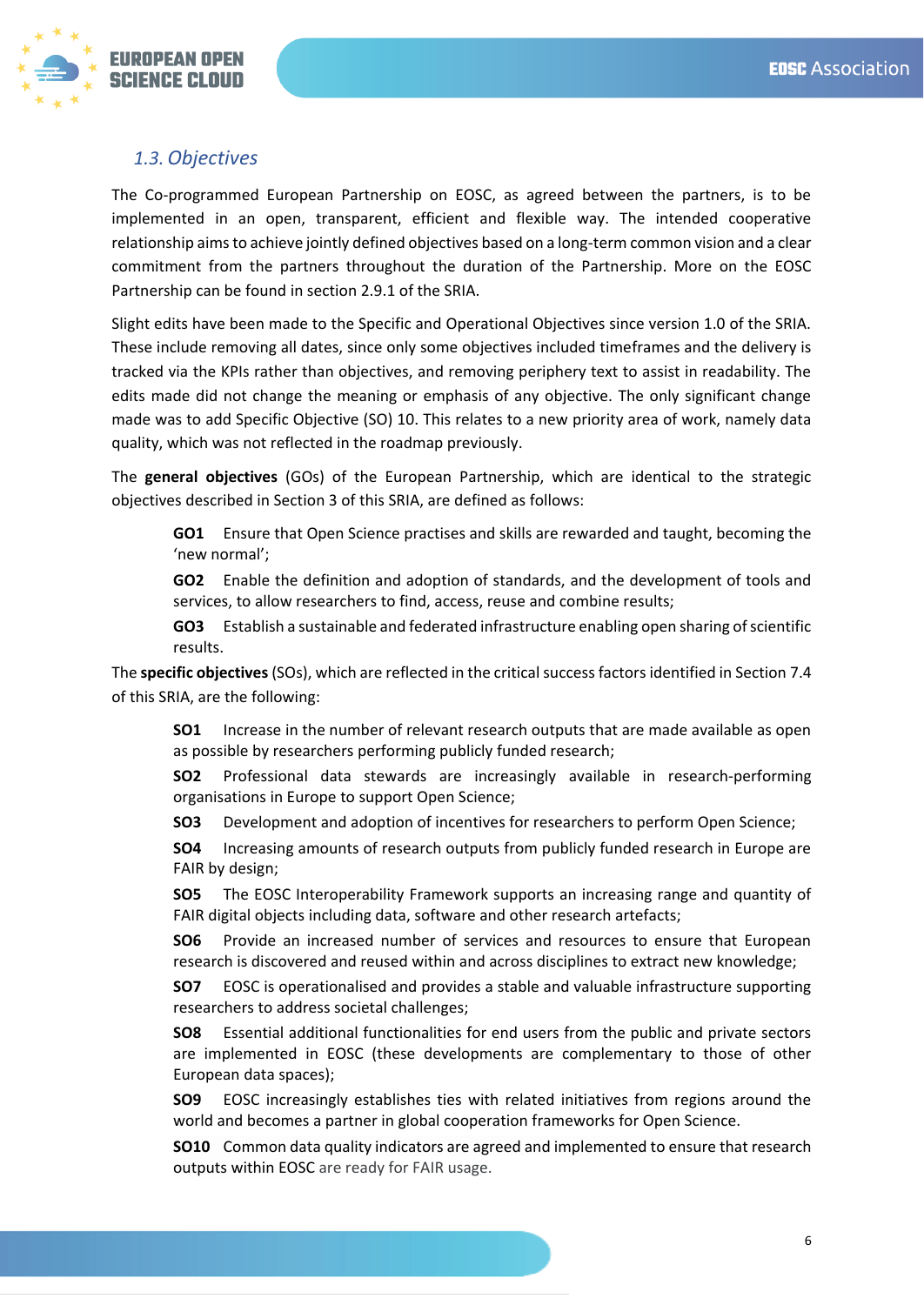

The **operational objectives** (OOs), which are reflected in the action areas described in Sections 5 and 6 of this SRIA, are the following:

**OO1** Deliver and operate all the necessary components of the Minimum Viable EOSC to openly share research data, publications, software, tools and services while attracting increasing numbers and categories of users, including those from public and private sectors.

**OO2** Develop and evolve monitoring systems to gather data and evidence on best Open Science practises accessible through EOSC. This could utilise the EOSC Observatory dashboard to monitor the evolving landscape of policies, infrastructures and open resources;

**OO3** Increasingly mainstream Open Science skills in European research-performing organisations (RPOs), including through the uptake and alignment of curricula and training frameworks related to the full lifecycle of data management;

**OO4** Co-develop domain-specific standards and adopt Open Science practises through engagement with research communities;

**OO5** Provide the technical components of a FAIR ecosystem for uptake and customisation by the communities (including open specifications, standards, schemas, application programming interfaces (APIs), metadata frameworks supporting FAIR digital objects and their automated processing);

**OO6** Provide the metrics and tools to measure the adoption of the FAIR principles for research outputs and provide frameworks to help in certifying that repository services enable FAIR;

**OO7** Co-develop a first generation of a robust pan-European network of infrastructures for software source code (including incentives for the effective documentation and sharing of research software);

**OO8** Co-design and adopt a rewards and recognition framework for FAIR and open science practises in research;

**OO9** Implement and evolve the EOSC Rules of Participation and onboarding process for EOSC providers and increase the number of service providers and services offered progressively;

**OO10** Deploy and operate an authentication and authorisation infrastructure (AAI) framework to manage user identity and access;

**OO11** Implement the EOSC persistent identifier (PID) policy and architecture, including the development of a global PID resolver;

**OO12** Co-design a minimum metadata framework and provide a common search mechanism to EOSC resources;

**OO13** Continuously monitor and promote the increased uptake of core services and EOSC resources, access to EOSC Exchange tools and services and ensure a feedback loop with the users;

**OO14** Define models for availability and costing of services across borders.

## *1.4. Levels of implementation*

The activities for implementing all stages of this SRIA are outlined below (Section 1.5). Those carrying out these activities can best be seen as operating at three levels of implementation: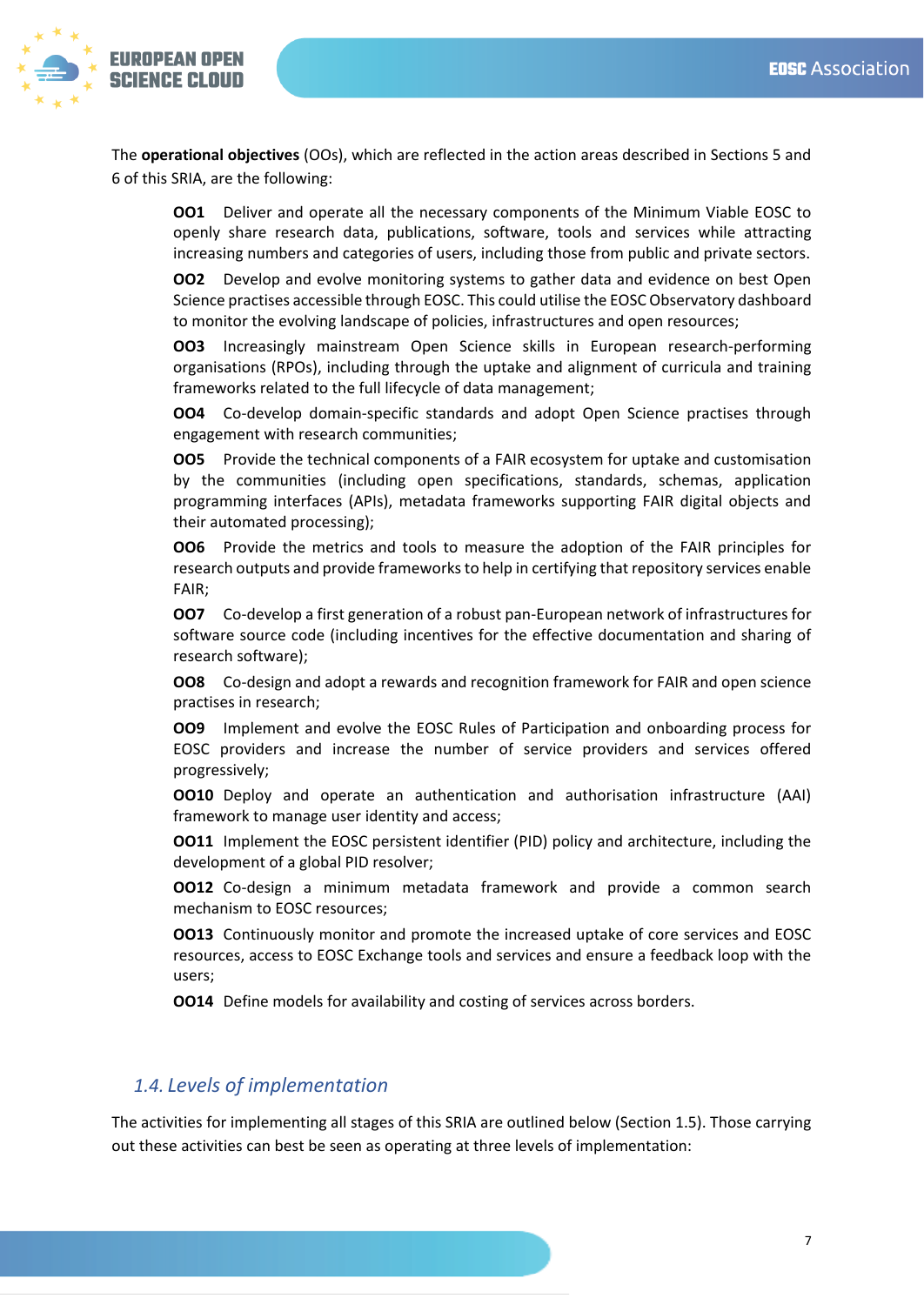

- **European level (L1)**: everything done at the European level either by or financed through the Horizon Europe programme or other sources, be it an effort by the EOSC Association or by a research infrastructure or service organisation operating at a European level. This could also be achieved through the joint effort of countries, etc. In other words, every contribution to EOSC being worked on at the European level (irrespective of who pays).
- **National level (L2)**: the same as above but then at the country level, i.e. activities in one of the Member States or countries associated to the Horizon Europe programme (MS/AC), as long as the activities contribute positively to the development of the EOSC ecosystem as described in this SRIA.
- **Institutional level (L3)**: again, the same as above but then the activities at the level of the participating institutions (e.g. a university or other research-performing organisation), and again as long as the activities are aligned with the country strategy which should in turn be aligned with the European strategy as described in the SRIA.

The activities described in Section 8.5 below are grouped by the three levels.

#### *1.5. Priorities (2023-24)*

The priorities for 2023-24 are drawn from the evolution of the 2021-22 roadmap, the forthcoming European Commission work programme and the EOSC Association workplan. They focus on embedding the foundational governance structures and EOSC technical infrastructure achieved in 2021-22. Priorities are assigned to three different levels, namely:

- 1. European
- 2. National
- 3. Institutional developments

Priorities are structured according to the three main objectives listed in the SRIA. For each objective a series of priority activities and expected outcomes is specified.

### **Objective 1**

**Ensure that Open Science practises and skills are rewarded and taught, becoming the 'new normal'**

#### **Priority activities:**

Level 1: European

- Align EU policy and legislation with Open Science principles and practises.
- Liaise with Horizon Europe projects, EOSC Future and other key EOSC projects such as those funded under the INFRAEOSC 07-2020 and regional INFRAEOSC-5B calls to coordinate activities jointly leading to a Minimum Viable EOSC
- Manage and evolve the EOSC Observatory to record investments, policies, research outputs, open science skills and infrastructure capacities being planned and delivered via Member States, Associated Countries and EOSC Association members
- Review possible EOSC onboarding procedures ensuring the EOSC Rules of Participation are appropriately reflected, processes are automated where possible and barriers to uptake are low
- Setup a coordinated technical support programme for users from different target groups (research collaborations, long tail of science, citizen science, policy makers and private organisations) to federate their digital environments with a wide range of data, models,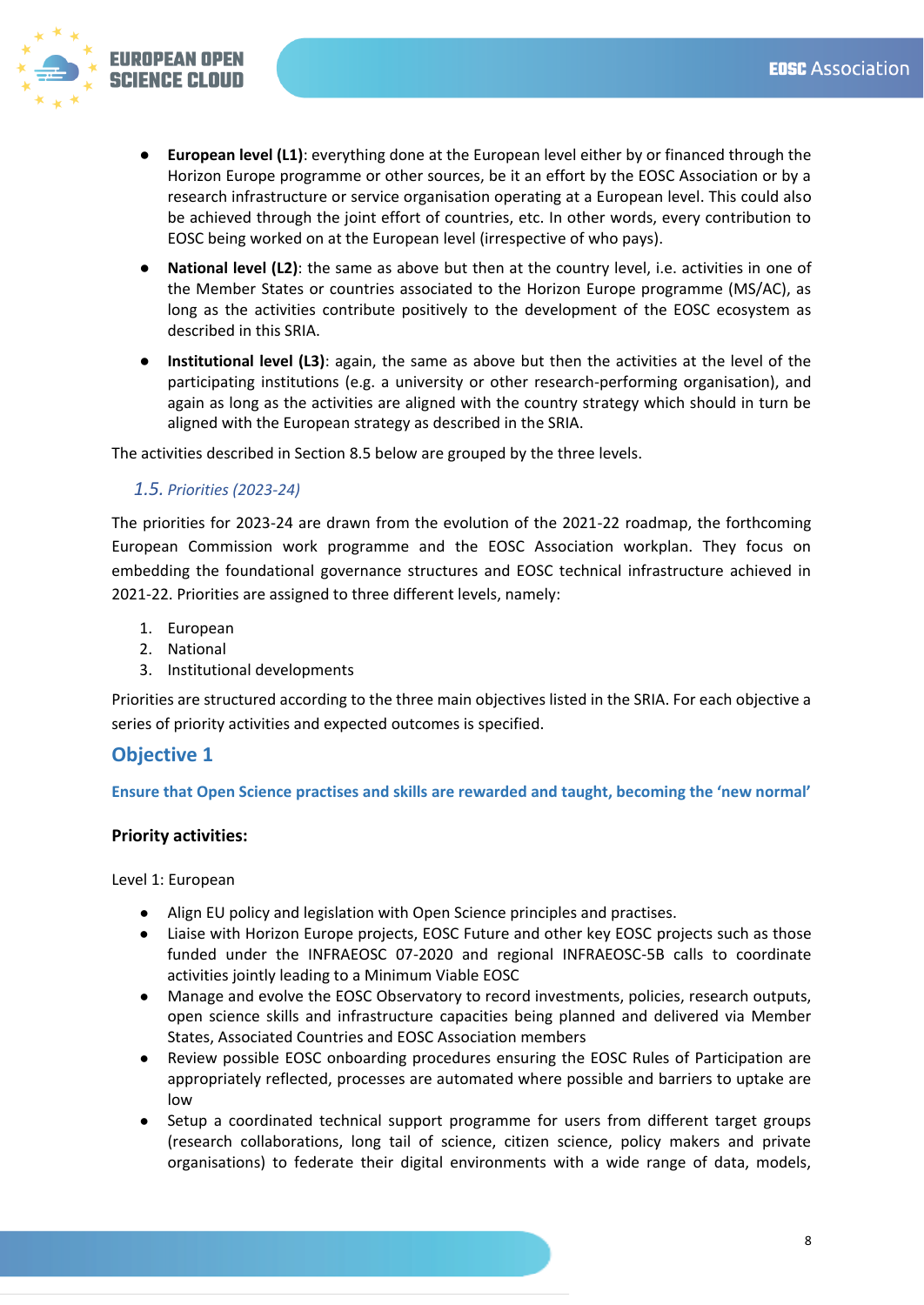

FIIDNPFAN

workflows, scientific software and services from national providers, horizontal and thematic research infrastructures and e-Infrastructures.

- Widen and deepen the possible EOSC user base via collaboration with European Partnerships, the HE missions, Research Infrastructures, science clusters, sectoral data spaces and Citizen Science groups
- Operate an effective stakeholder forum which provides ample opportunities for the community to learn about, be consulted on and engage in EOSC developments
- Focus on engaging research communities to increase their participation in EOSC through for example Marie Curie Alumni Association, the science clusters, EURODOC, YAE, networks of research performing organisations and international open infrastructure communities such as ORCID.
- Continue to support the development of curricula for Open Science and FAIR skills and align these at a European level to ensure a base-level standard is reached across the European research community
- Support the development of networks for data stewards, research software engineers and Open Science communities at European level
- Formulate measures for researcher engagement in quality Open Science to reward researchers and incentivise adoption of these practices.
- Enable coordination within and across disciplinary communities to support the creation and dissemination of shared domain specific standards and evaluation frameworks
- Support research to systematically follow up and evaluate the impact of new metrics and procedures for research assessment aiming to incentivise open science practises

Level 2: National

- Harmonise national Open Science monitoring and KPIs to feed into the EOSC Observatory activities
- Focus on engaging research communities to increase their participation in EOSC through e.g. RDA / GoFAIR National Nodes.
- Coordinate awareness raising and uptake of EOSC in collaboration with the designated EOSC Association Mandated Organisations or other EOSC national structures, national funders and research infrastructures to interlink the national OS ecosystems to EOSC
- Develop national policies and funding streams to support the development of EOSC and foster collaboration between the national implementations of EOSC and the Research Infrastructures to incentivise and encourage national RIs to federate into EOSC
- Support regional corporation learning from the INFRAEOSC-5b projects to strengthen the national engagements
- Incentivise and encourage smaller community and institutional infrastructures in their growth towards ensuring FAIR and long-term access
- Establish the cost of data management, data stewardship and maintenance of research outputs (including software) as eligible within national funding schemes
- Develop curricula for Open Science and FAIR data skills in line with aligned European curricula and encourage the inclusion of these as a core element in research programmes
- Support training of data stewards and research software engineers, increasing their numbers in the European scientific context
- Offer Open Science and FAIR skills training to policy makers, funders and other relevant stakeholders, like evaluators to promote alignment in evaluation criteria
- Establish policy and coordinate implementation frameworks that measure and reward FAIR and Open Science practises
- Recognise research data and software as official outputs for research for national evaluation of science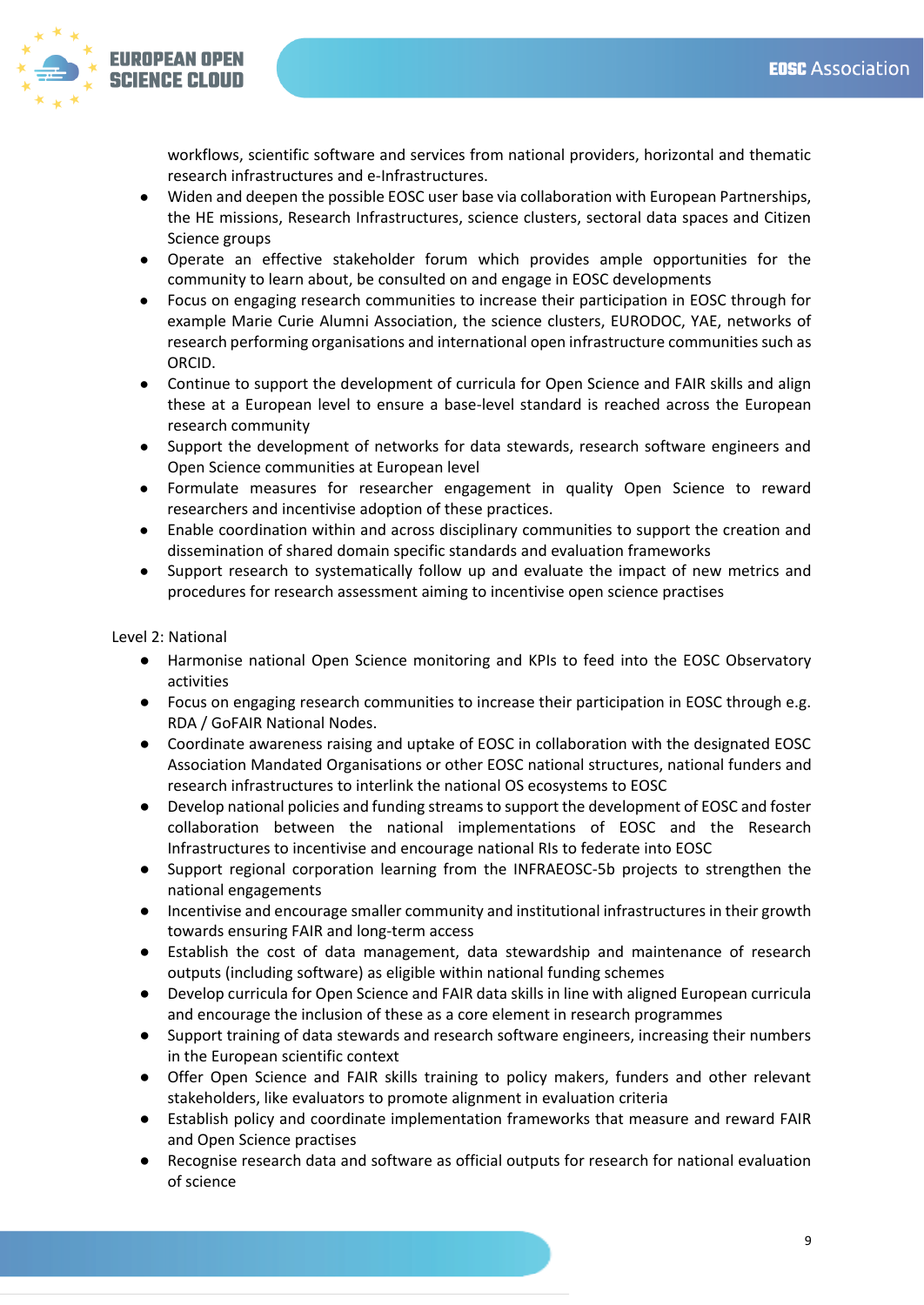

Level 3: Institutional

- Focus on engaging research communities to increase their participation in EOSC through e.g. Rectors' conferences, EOSC reference points
- Incentivise and encourage institutional infrastructures to share best practises on how to channel a broad span of researcher needs into the further development of EOSC
- Offer core Open Science and FAIR skills training to researchers at all levels, taking into account disciplinary differences and different career stages. Such training could be incorporated into doctoral training programmes together with research integrity.
- Embed EOSC information into institutional research programmes to support uptake by research communities
- Foster awareness of local FAIR-enabling practice and the value of long-term preservation of data and metadata amongst research communities
- Support professional development programmes to ensure research support staff have the required Open Science and FAIR skills
- Engage in networks for data stewards, research software engineers and Open Science communities to share models and harmonise best practises
- Address recognition and rewards schemes to provide meaningful career pathways that allow research software engineers and data stewards to progress in academia
- Support the development of an open science policy and associated implementation groups to create an open institutional culture.
- Adjust research review mechanisms and researcher incentives to ensure FAIR research outputs and Open Science are appropriately recognised and rewarded

Expected outcomes:

- Consolidated information on active EOSC projects is available and regular fora are held to ensure work is aligned and supports the EOSC platform to be embedded
- A well-established stakeholder forum, representative of the various groups and disciplines, ensures EOSC developments meet real-world use cases.
- EOSC has clear engagement from the community with an increasing number of users and service providers
- FAIR, persistent and trusted research outputs and services from a growing range of research communities are available in EOSC
- Validated statistics on national and institutional contributions to EOSC are available, supporting future strategy development
- Researchers and research support teams are equipped with the appropriate Open Science and FAIR skills to transform the way they use research outputs, leading to better-quality and robust research
- Improved availability of highly skilled professionals enabling the practice of FAIR and Open Science through their knowledge of standards, applications and tools
- Researchers are supported by incentives for career advancement that align with open science principles
- Data stewards, Data Scientists, Research Software Engineers and other associated professions are established as new job profiles in the science system
- A higher proportion of research software engineers and other highly-sought staff remain in academia as their skillset is appropriately recognised and rewarded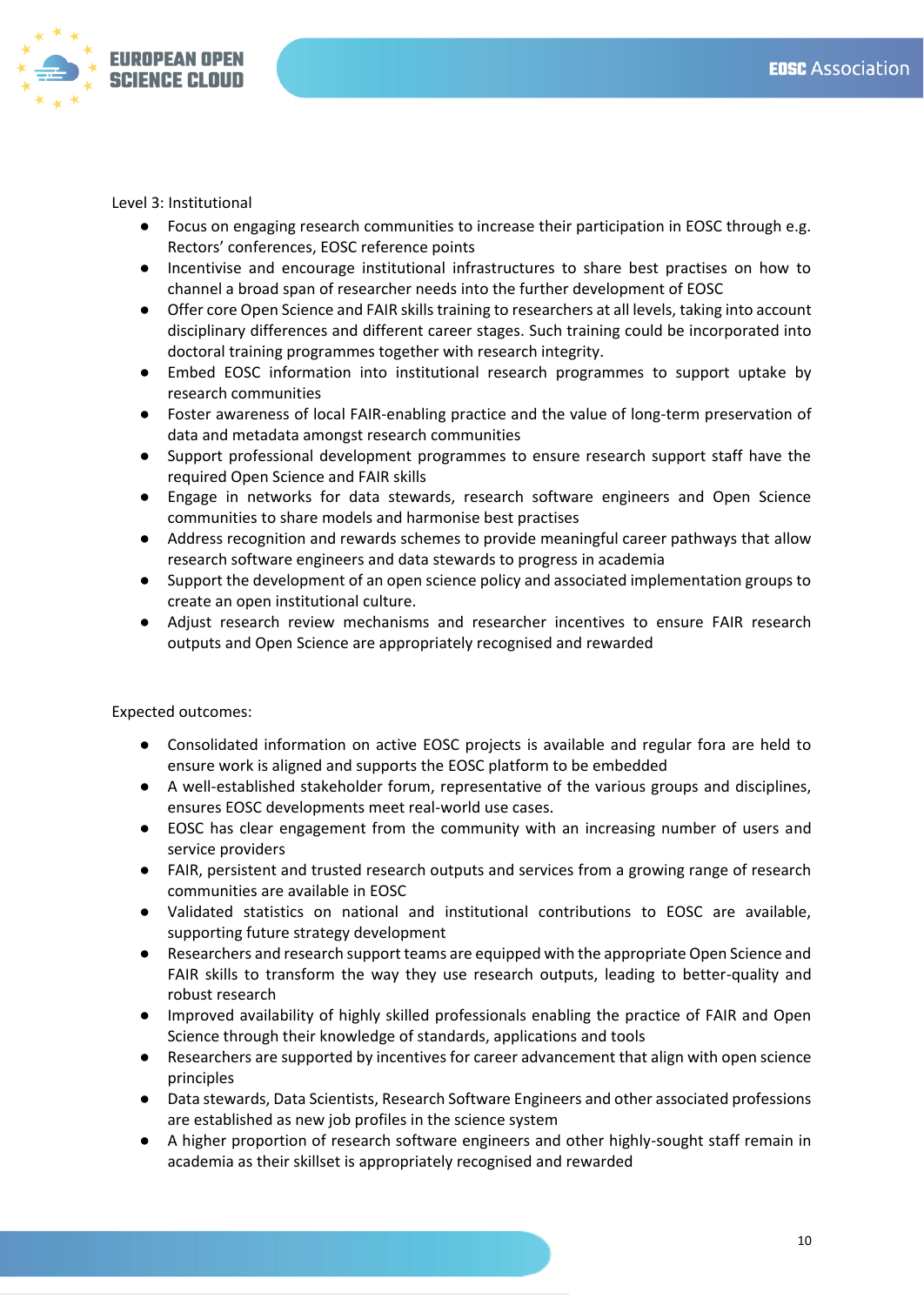

- Data stewards and researchers can network at a European and national level to access peers for support, consolidating good practises
- The EOSC visual identity is used consistently across projects and the Association
- Open science becomes a national priority and the public national/regional funding agencies use OS principles as a funding condition for research activities.

Coordination across EOSC implementation projects is paramount to ensure developments result in a coherent, operational platform. The EOSC Association should be able to play a key role here. Hence, all new Horizon Europe projects should have a clear obligation written in their consortium agreement to collaborate and engage with the EOSC Association and to contribute to this SRIA. As coordinator of the EOSC Focus project, the Association will try to oversee these activities by running a stakeholder forum, liaising with EOSC projects and hosting project coordination fora. These activities should provide the foundations for the planned liaison necessary to effectively co-create EOSC. The EOSC Focus project will also continue the monitoring function and has activities related to widening EOSC engagement through partnerships with other relevant initiatives. For this to work the EOSC Association should be positioned as the "Data Controller" of the monitoring data.

Widening and embedding EOSC is an activity that applies at all levels. Actions are needed by various stakeholders to help engage research communities and ensure their needs are appropriately addressed. The role of national structures is also key to incentivise research infrastructures to federate into EOSC and support smaller communities on their journey towards FAIR and Open Science practice. While much work has already been done to align EU and national policies with Open Science principles, actions to incentivise the adoption of these practices via support for development of standards and a network of FAIR-enabling trusted repositories will help to roll this out further.

Following on from the implementation of the Rules of Participation, a review should be undertaken to ensure the onboarding procedures are fit for purpose. This should evaluate whether the expected number of national research infrastructures and community services have been federated into EOSC to provide a solid platform from which to build. There should be clear added value for service providers (e.g., integration into EOSC AAI, access to monitoring) and those offering data and code (e.g. increased discovery, ability to combine data from different domains) to embed uptake. Actions at European level and from Member States are needed to continue to incentivize and encourage participation amongst service providers and research communities.

Since a growing number of courses are emerging for FAIR and Open Science, priorities in this phase of implementation focus on aligning curricula to ensure a base-level competency across the European research community. While the European level is responsible for coordinating activity and providing networks to enable data stewards, research software engineers and Open Science communities to engage with peers, much activity focuses on the national and institutional level. It is within these bounds that core competencies can be included in research programmes to ensure a base level of skills. Moreover, national funders and research organisations operate the recognition and rewards programmes and set grant conditions which will be critical to incentivising researchers and support staff and providing appropriate career paths to retain their expertise. Systematic reviews of the new metrics and incentives applied are also needed to ensure they have the desired effect.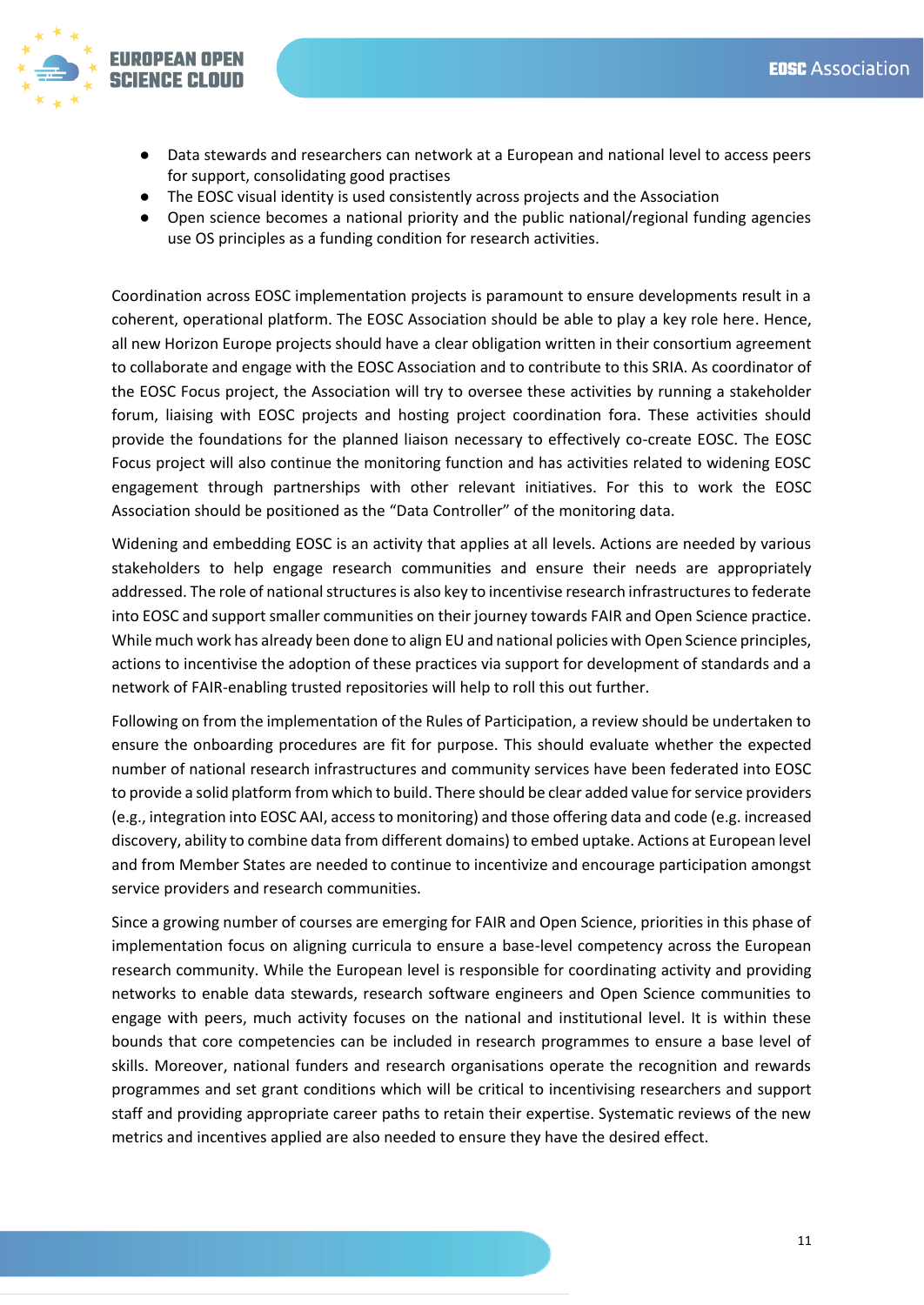

# **Objective 2**

**Enable the definition and adoption of standards, and the development of tools and services, to allow researchers to find, access, reuse and combine results**

#### **Priority activities:**

Level 1: European

- Maintain and grow entries in the EOSC Interoperability Framework registry, endorsing standards that enable a growing number of communities to connect to EOSC and one another. This registry should act as an exemplar for others on metadata and semantic artefacts.
- Further enhance the EOSC Interoperability Framework to foster composability between services and resources, facilitating the creation of innovative solutions that enable research use cases and foster collaboration between diverse research communities.
- Continue to develop and maintain open interfaces, alignments, crosswalks and APIs to enable interoperability across and inside communities
- Establish clear interoperability guidelines towards the rest of Data Spaces foreseen in the European Data Strategy
- Identify research communities that lack standards and promote their development
- Harmonise standards, tools and services across research disciplines with active participation of research communities
- Define, disseminate and implement common measures of quality to be applied to data, software and other semantic artefacts, so the content within EOSC can be evaluated by users
- Enable fast uptake of emerging technology for EOSC Core to avoid the accumulation of technical debt and thereby ensure seamless operations
- Integrate EOSC services into EOSC-wide AAI systems. Core service integration should be mandatory whilst integration of Exchange services should be strongly encouraged.
- Collaborate with national and thematic competence centres to support adoption of the EOSC Exchange amongst service providers and researchers
- Ensure the quality, long-term availability and usability of the services in the EOSC Exchange by gathering user requirements, disseminating quality information in a transparent way and implementing these by means of detailed specifications, standards adoption, assessment, certifications and monitoring
- Evaluate and as necessary develop trusted environments for managing, preserving and sharing sensitive data
- Develop a global PID resolver and other infrastructure needed to assign, maintain and resolve the broad ecosystem of persistent identifiers used
- Support a network of FAIR-enabling trusted repositories for EOSC, including code repositories, that provide and adopt interoperable tools and aligned services. This network should act as a community platform for shared experience and practices that engages with and uplifts wider data services.

Level 2: National

- Encourage and incentivise effective documentation and sharing of all outputs relevant to research, including software and source code
- Provide national Research Infrastructures and Research Performing Organisations with sustainable funding streams related to EOSC, domain and cross-domain initiatives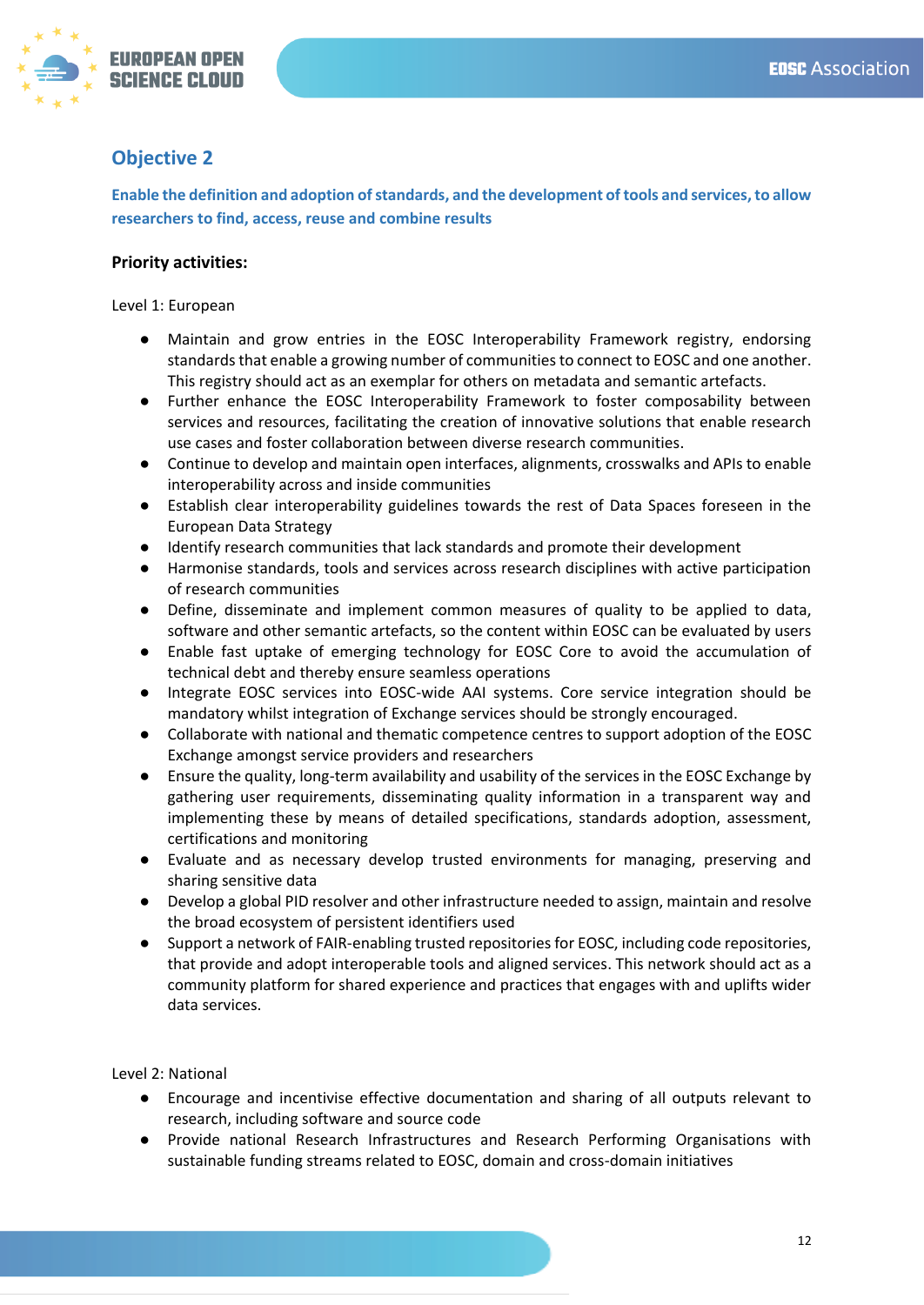

- FIIDNDFA
	- Create access to resources from public authorities within EOSC, engaging with national legal and ethical experts to promote appropriate sharing of sensitive data at a European level
	- Support and incentivize the development, maintenance and adoption of open standards and APIs to enable resource composability and achieve interoperability across communities including in the private sector.
	- Encourage research communities and national RIs to register their interoperability guidelines and where relevant support crosswalks and alignments with others
	- Update relevant national data policies (e.g., GDPR, cybersecurity, and similar), by including Open science principles and measures that align with the recognised EOSC standards.
	- Incentivise assessment and open certification of data repositories to ensure they enable FAIR outputs, are trustworthy and sustainable, and provide an interoperability layer across the European-wide network

Level 3: Institutional

- Raise awareness of infrastructure to support the creation, management and sharing of research data and software, encouraging adoption
- Support research communities to adopt both general and domain-specific standards to increase adoption of FAIR practises and reuse
- Provide guidance and assistance to small repositories to enable sustainability and interoperability through standards compliance, assessment and certification
- Advocate for research communities to support and test the crosswalks and APIs being developed to support interoperability across and inside research disciplines and repositories
- Support the adoption of common quality requirements for FAIR research outputs to be implemented at EOSC level, including through institutional, disciplinary and other data repositories
- Implement tools to plan, track and assess scientific knowledge production (e.g. by connecting science knowledge graphs, Research Information Management Systems, DMPs, metrics) based on open definitions, standards and models

Expected outcomes:

- A wide range of disciplinary standards are endorsed and adopted in EOSC and the associated interoperability developments support a growing range of use cases on multi-disciplinary reuse of data and services
- The adoption of metadata standards increases the proportion of FAIR data and range of disciplinary resources that can be discovered via an EOSC search interface
- Infrastructure for sensitive data sharing is provided, via which a comprehensive collection of data from public authorities is made available for research reuse
- A network of trusted data repositories is available and repository managers can identify clear benefits (e.g., efficiency, streamlined operations) of being part of EOSC
- FAIR-enabling trustworthy repositories act as key nodes in the full data lifecycle network of institutional, national and European practice
- Transparency of (meta)data curation and preservation practice across FAIR-enabling data services including trustworthy repositories are mandated and incentivised
- PIDs are used systematically and feed into knowledge graphs to visualise and track research network activity
- Common requirements for the quality of research software and data are agreed and these measures are used to define quality indicators and standards accepted by research communities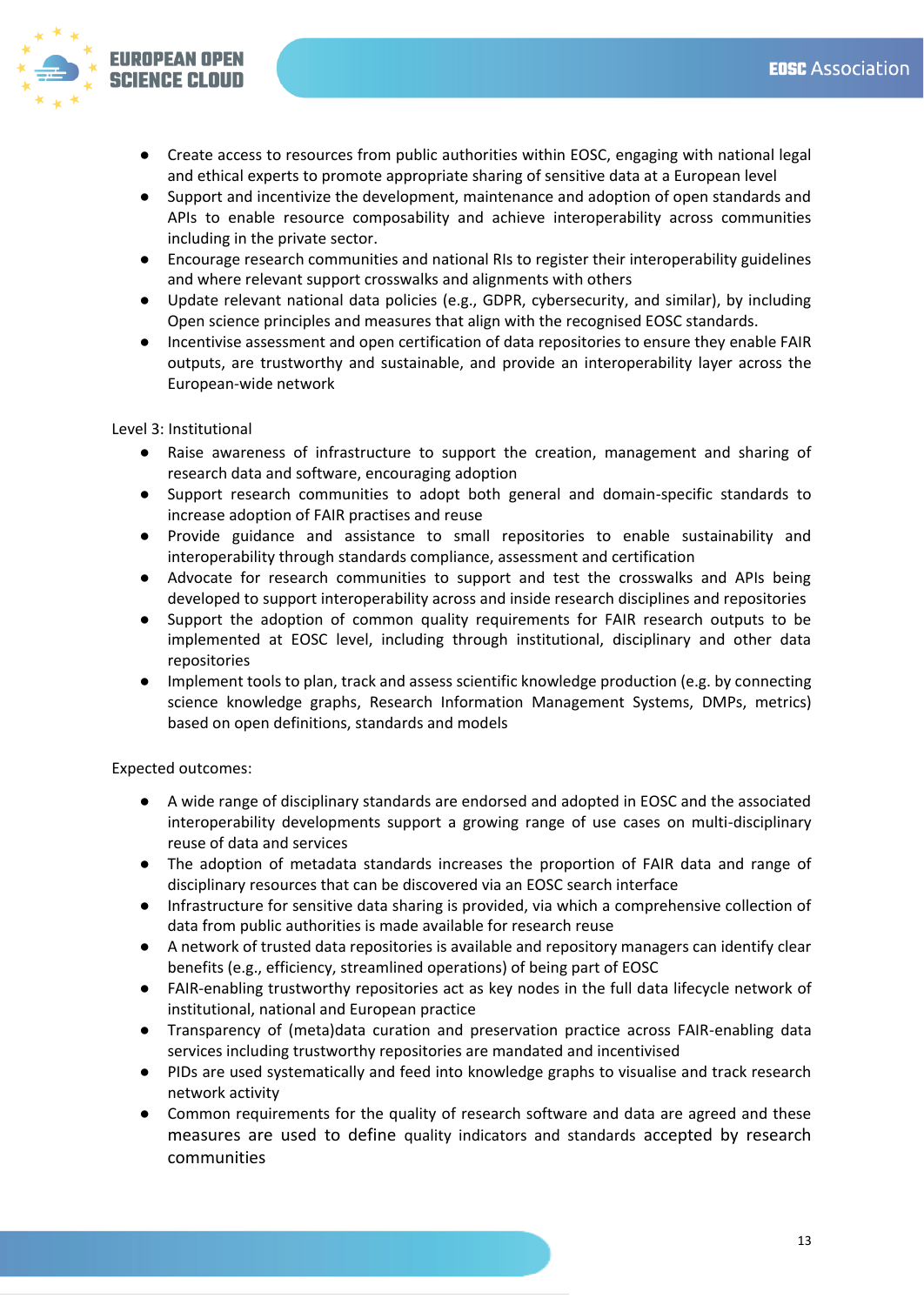

- Infrastructures for research software and source code are promoted at national and institutional level, increasing the amount of software and code accessible via EOSC
- Sustainability is secured by national (state/public) institutions and resources, not based mainly on participation in EU funding instruments (e.g., HE programme).

One area of specific interest is extending resources to sensitive data from public authorities. Trusted environments for managing and sharing such data will be offered at the European level and be supported by national level actions to facilitate uptake. A standard set of methods should be developed that can effectively enable data sharing and processing of sensitive content. These should be general enough to be applicable within the same country and in cross-border scenarios. Activities should be cross-articulated with the Data Spaces foreseen in the European Data Strategy to further embed EOSC with parallel digital infrastructure initiatives.

FAIR-enabling repositories for data and code should be brought together in a network to support the development and adoption of standards, tools and practices that promote interoperability and consistency of services. By sharing tools and practises across the network of repositories, less developed services can be supported and advanced. Such activities could facilitate automated metadata uplift, offer multi-lingual knowledge management tools and community curation mechanisms. Certification of repositories is also critical to ensure the services are trustworthy and can be relied upon to maintain the content available via EOSC. Work should also be undertaken to clarify how assessment frameworks for FAIR research outputs and FAIR-enabling trusted repositories work together. This could take into account disciplinary and generic initiatives.

Mechanisms to assess the quality of data, code and other semantic artefacts at the core of EOSC are also needed to ensure that all stakeholders have a clear understanding of the adequacy of the information they are accessing for their scientific application. A data quality framework needs to be defined for EOSC, which includes specifying quality indicators, exploring ways to disseminate certification labels and quality information, providing clear standards to follow and considering potential certification schemes. Guidelines initiated in the EOSC Association Task Forces will be used to steer projects implementing these activities. Institutions will also play a key role to support the adoption of common quality requirements being implemented at EOSC level.

The second phase of implementation activities will focus on growing the research infrastructures and communities connected to EOSC and enhancing the interoperability across them. Collaboration with national and thematic competence centres is envisaged to increase the range of services to add value to the EOSC platform. Inputs from Member States and institutions are needed here to incentivise communities to engage and embed EOSC within a wider user group.

The long-term sustainability of the EOSC infrastructure pivots around the role and mandate of the Association to oversee and steer project implementation. The mandate needs to be formally embedded in project descriptions, grant agreements and procedures clearly defined for efficient execution. Its mandate to take responsibility for project outputs and govern the EOSC infrastructure should also be well-understood and recognised.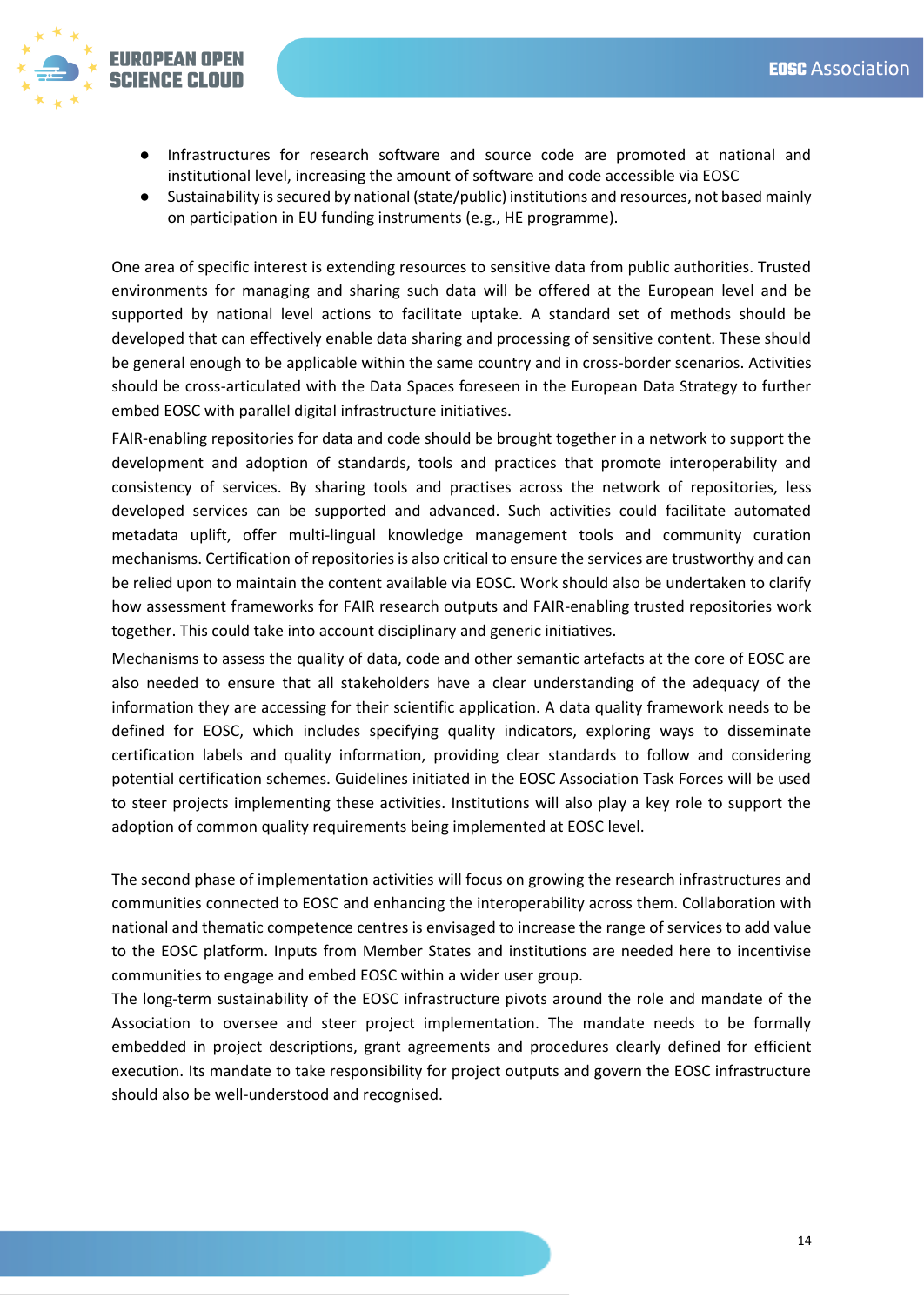

# **Objective 3**

Establish a sustainable and federated infrastructure enabling open sharing of scientific results

#### **Priority activities:**

Level 1: European

- Evolve the EOSC governance to effectively coordinate activities and sustain and grow the MVE.
- Widen the resources accessible for EOSC to cover the full spectrum of research outputs (e.g. models, software and workflows) and reliable common services (e.g. AAI, accounting, monitoring)
- Enable researchers across all disciplines and organisations (small and large research infrastructures, and less developed organisations) easy access to the federated infrastructure
- Evolve and further establish the architecture blueprint for the EOSC-Core to enhance the model of the EOSC federated architecture, and as a toolkit to federate research data and enable thematic data spaces in the EOSC Exchange.
- Ensure the EOSC-Core has well-defined technical, governance, and sustainability plans, supported by assessments of critical elements that need high availability and reliability.
- Continue to evolve the EOSC AAI Federation to enable more communities to connect their AARC Blueprint compatible AAIs for seamless access to resources and services
- Enhance the EOSC common digital search functionality to improve discovery, tailored recommendations and reuse of content
- Ensure a continuous security and data protection framework along GDPR other relevant regulatory frameworks with special focus on research and public administrations.
- Support a study on sustainability models for long-term preservation services, which covers the costs of data storage, curation and ensuring long-term usability
- Provide federated long-term access and preservation infrastructure for EOSC, which can be utilised by repositories and research infrastructures. This should include provision of services that support reproducibility of preserved results (e.g. workflows, data processing container images) as well as the data itself.
- Identify resourcing models that enable cross-border access and use of existing national infrastructure capacity
- Trial resourcing models identified in Phase 1 to provide the availability of resources in the MVE, including use and contribution by the wider public and private sector.
- Continue to liaise internationally to develop a global cooperation framework for Open Science infrastructures

Level 2: National

- Align research and e-Infrastructure strategies at national level and also between the national and EU levels
- Introduce measures to incentivise RIs and RPOs to adopt appropriate community standards to be federated into EOSC.
- Ensure national investments are directed to national Research Infrastructures that adopt appropriate community and interoperability standards and can be federated into EOSC
- Use national/regional catalogues and pre-production platforms to help providers prepare their resources to be onboarded and scale-out the onboarding process
- Gather information on the financial models implemented by national Research Infrastructures, national research and education networks (NRENs) and communities to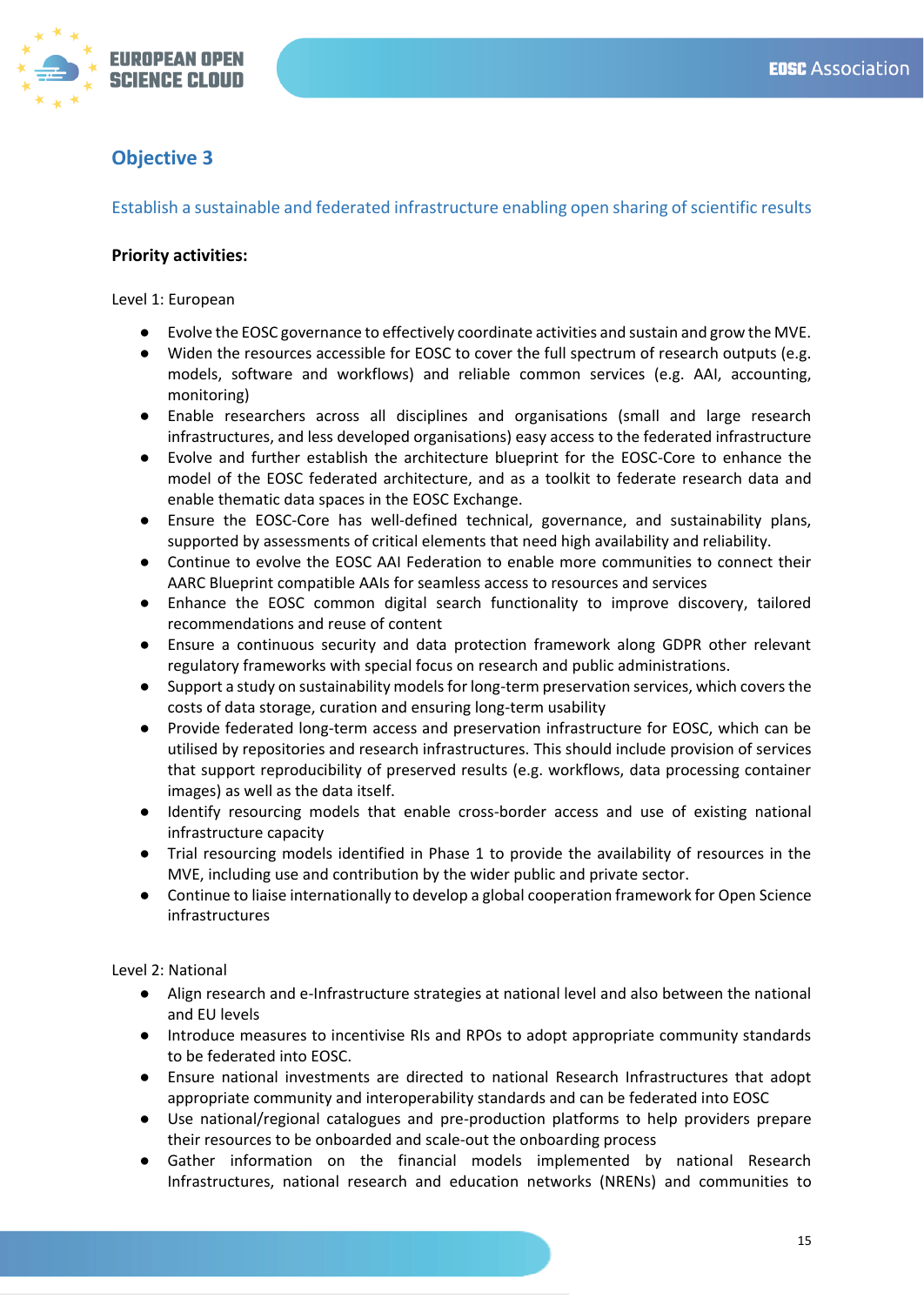

understand any constraints on pooling resources and making services available at a European level

● Continue to harmonise requirements for Data Management Plans (which should address software and other outputs) and encourage the use of machine-actionable DMPs so content can be more easily aggregated and exchanged with other systems

Level 3: Institutional

- Encourage the adoption and use of the federated infrastructure to be provided by EOSC by sharing examples of how research use cases have been addressed and signposting relevant resources and services when engaging with researchers
- Encourage the use of domain specific and existing Research Infrastructures
- Define and implement procedures to select data, software and other research outputs of longterm value to be preserved via EOSC
- Adopt machine-actionable DMP tools and openly share institutional DMP data where possible in pursuit of establishing best practises and increasing FAIR alignment. DMPs should be interlinked to trusted repositories and other institutional internal systems for managing projects.

Expected outcomes:

- The EOSC legal structure and governance supports and sustains the MVE and RoP.
- An increasingly broad range of content is available via EOSC and usage statistics demonstrate increased discovery and reuse
- The operation of EOSC Core services (such as AAI) and federated infrastructure model enables a wide range of communities to connect to EOSC
- Consolidation and further enhancement of the EOSC-Core, strengthening the federation aspects and integration
- Long-term preservation infrastructure is offered within EOSC, enabling selected research outputs to be retained and actively preserved for at least 10 years
- Researchers are supported to select data, code and other outputs of long-term value
- Resourcing models to sustain the MVE are trialled and advanced, and a core set of storage and compute resources are offered cross-border
- Data from DMPs is reused to share good practice, increasing adoption of FAIR and making management of research project more effective

Two priority activities within the third objective are supporting long-term preservation and implementing resourcing models for cross-border use of services.

Within the area of long-term preservation, it is recommended to undertake a study on sustainability models. This should investigate the costs and facilities needed, review appropriate file formats to support, consider different models of implementing preservation services and the relative cost/benefit ratio of each, and make recommendations on the minimum retention and preservation periods for different types of data and research software. Decision-making mechanisms to select which data to preserve are also critical and should be elaborated and implemented in conjunction with data services, communities and institutions. Recommendations on long-term preservation services should be implemented by providing effective and cost efficient long-term storage infrastructure at European level to which different repository types can connect.